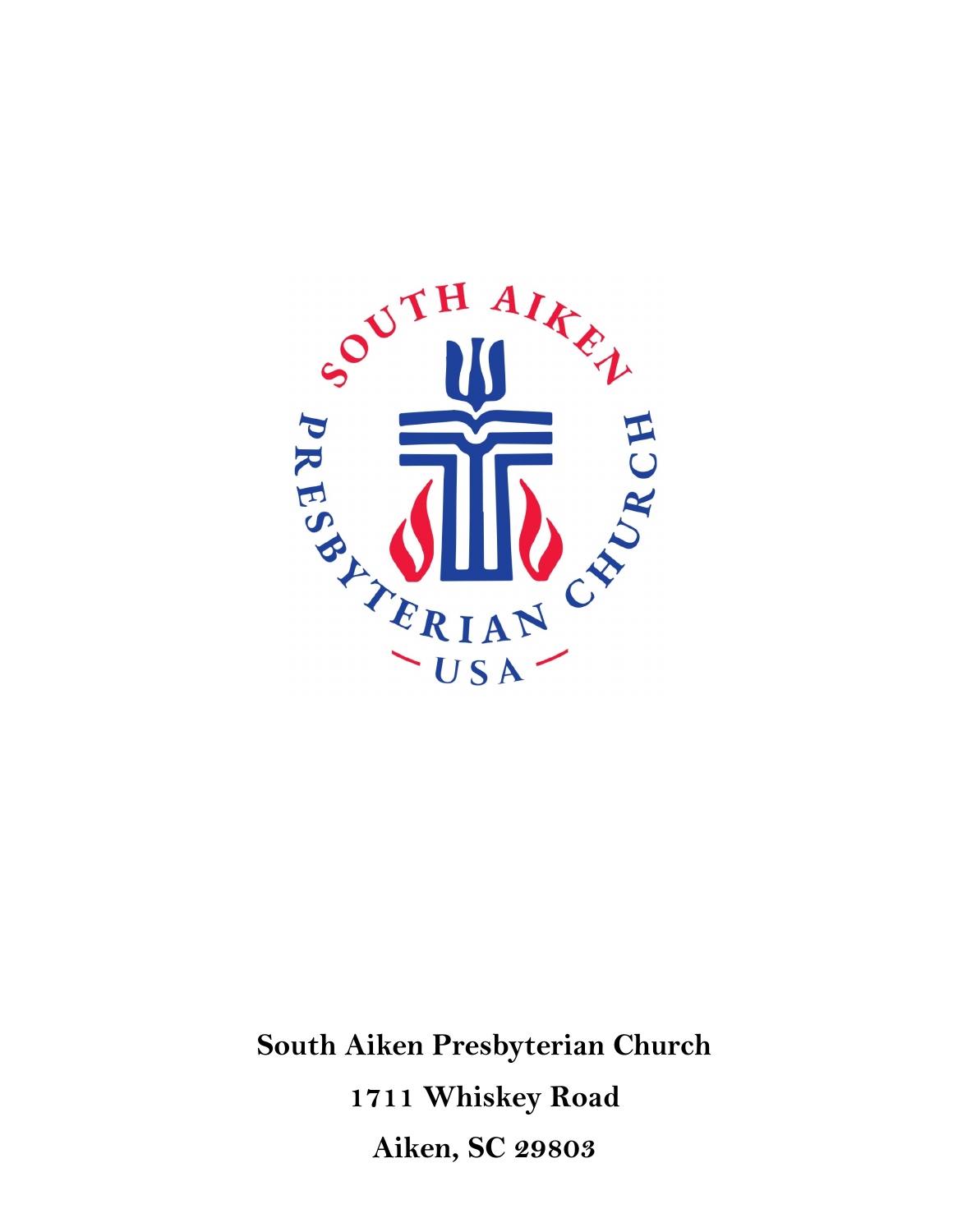

## **3rd Sunday of Easter**

**May 1, 2022 8:45 am and 11:00 am**

(Please stand, if able when indicated by an \*) (PA=Pulpit Assistant)

**Prelude Scott Chappell** 

**Welcome & Announcements**  $\bullet$  **Steve Stine**  $\bullet$  **Steve Stine** 

**The Chiming** (*Handbell rung three times, one for God the Father, for the Son, and for the Holy Spirit*)

**Introit** *Come, Holy Spirit* **Judith Snowdon**

#### **GATHERING AROUND THE WORD**

**\*Call to Worship** *(Psalm 30: 1-4 ) (Read responsively)*:

One: We will extol you. O Lord, for you have drawn us up, and did not let our foes rejoice over us.

**Many: O Lord our God, we cried to you for help, and you have healed us.**

- One: O Lord, you brought up our souls from the Grave, restored us to life from among those gone down to the Pit.
- **ALL: Sing praises to the LORD , the Lord's faithful ones, and give thanks to the Lord's holy name.**

**\*Hymn #239** *Good Christians All, Rejoice and Sing!*

**Good Christians all, rejoice and sing! Now is the triumph of our King! To all the world glad news we bring: Alleluia! Alleluia! Alleluia!**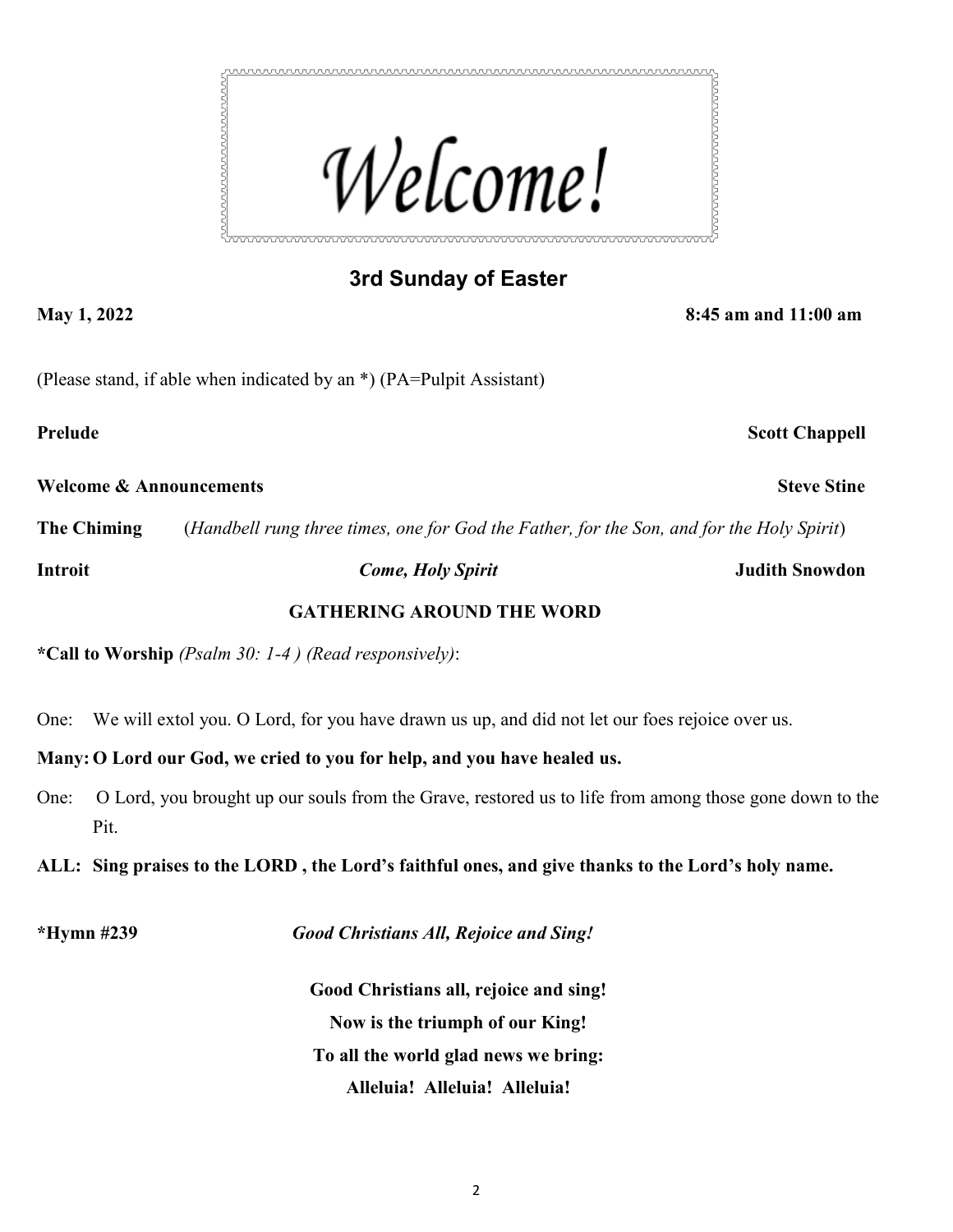**The Lord of life is risen today! Death's mighty stone is rolled away. Let all the earth rejoice and say: Alleluia! Alleluia! Alleluia!**

**Praise we in songs of victory that love, that life which cannot die, and sing with hearts uplifted high: Alleluia! Alleluia! Alleluia!**

**Your name we bless, O risen Lord, and sing today with one accord the life laid down; the life restored: Alleluia! Alleluia! Alleluia!**

**Prayer of Confession (***Unison):* **Gracious God, we confess even though we see with our eyes in the present, we may struggle seeing your vision for us as an individual, as a church, and as a community. Forgive us, O God for having short sightedness. Teach us to look to you to correct our vision through Jesus Christ.** 

*( Pause and confess your personal sin in silence to God)*

**PA:** Amen

**Assurance of Forgiveness**

*(As the water is poured into the font, remember that God claims you in baptism through faith, Let us walk by the Spirit of the Living God.)*

**The Font** 

**\*Responsive Hymn # 581** *Glory Be to the Father*

**Glory be to the Father, and to the Son, and to the Holy Ghost: as it was in the beginning, is now and ever shall be, world without end. Amen, amen.**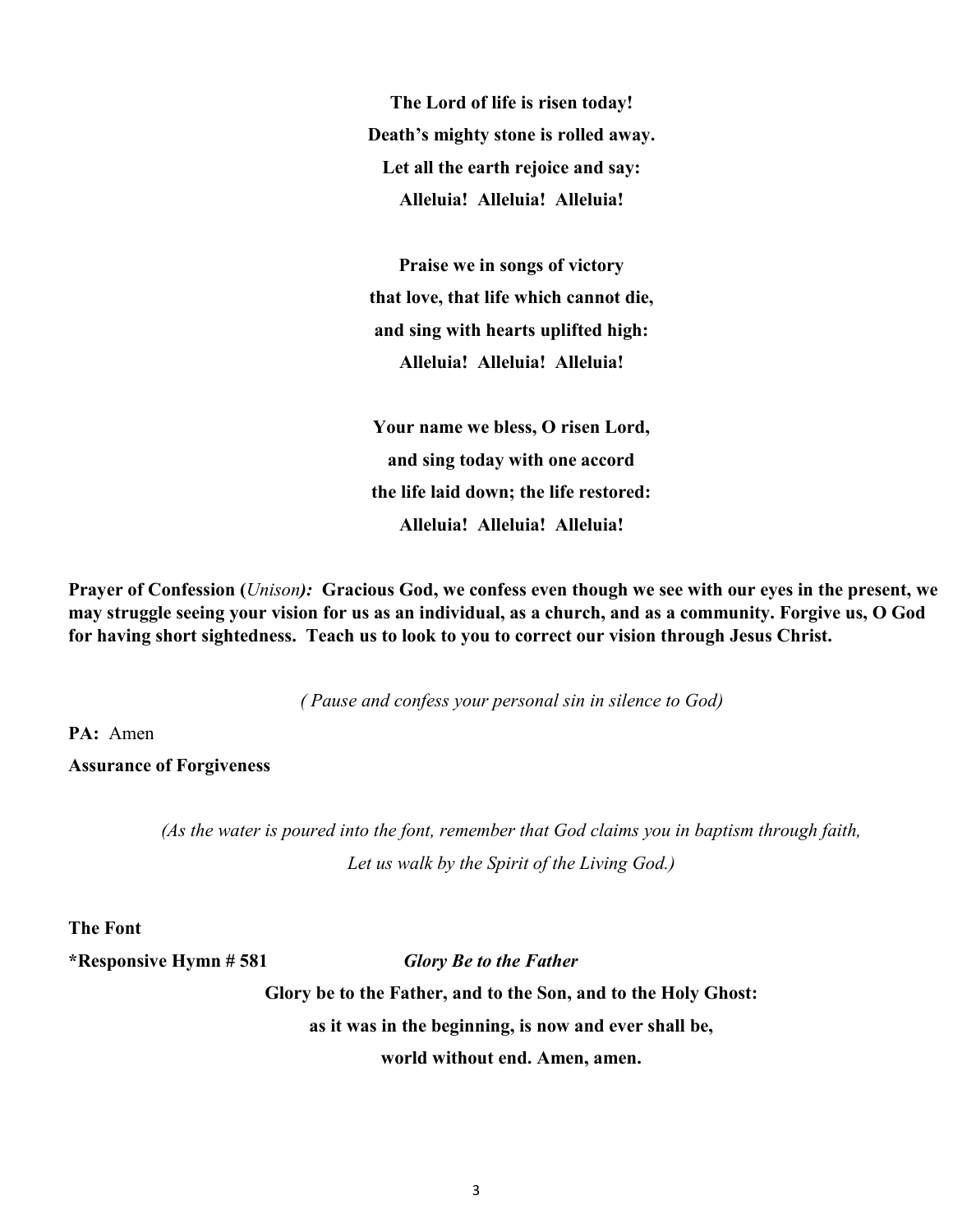**The Passing of the Peace** *(8:45 am and 11:00 am)* PA**:** May the peace of Christ be with you. **All: And also with you. Children's Moment** Michelle Lorio

#### **PROCLAIMING THE WORD OF GOD**

| Anthem                         | <b>Grace Alone</b> | <b>James Koerts</b> |
|--------------------------------|--------------------|---------------------|
| <b>Prayer for Illumination</b> |                    |                     |
| <b>Scripture Lessons:</b>      |                    |                     |
| <b>Old Testament Lesson:</b>   | Isaiah $61:1-3$    |                     |
| <b>New Testament Lesson:</b>   | Acts 9: 1-20       |                     |

**Sermon** *"Open Eyes With No Vision***"** 

# **RESPONDING TO GOD'S WORD**

| *Hymn #325 | "By All Your Saints Still Striving" (stanzas 1-3,5)             |  |
|------------|-----------------------------------------------------------------|--|
|            | By all your saints still striving, for all your saints at rest, |  |
|            | your holy name, O Jesus, forevermore be blessed!                |  |
|            | For those passed on before us, we sing our praise anew and,     |  |
|            | walking in their footsteps, would live our lives for you.       |  |
|            | We praise you for the Baptist, forerunner of the Word.          |  |
|            | our true Elijah, making a highway for the Lord.                 |  |
|            | The last and greatest prophet, he saw the dawning ray of light  |  |
|            | that grows in splendor until the perfect day.                   |  |
|            | All praise, O Lord, for Andrew, the first to welcome you,       |  |
|            | whose witness to his brother named you Messiah true.            |  |
|            | May we, with hearts kept open to you throughout the year        |  |
|            | proclaim to friend and neighbor your advent ever near.          |  |
|            | We pray for saints we know not, for saints still yet to be,     |  |
|            | for grace to bear true witness and serve you faithfully,        |  |
|            | till all the ransomed number who stand before the throne        |  |
|            | ascribe all power and glory and praise to God alone.            |  |
|            |                                                                 |  |

4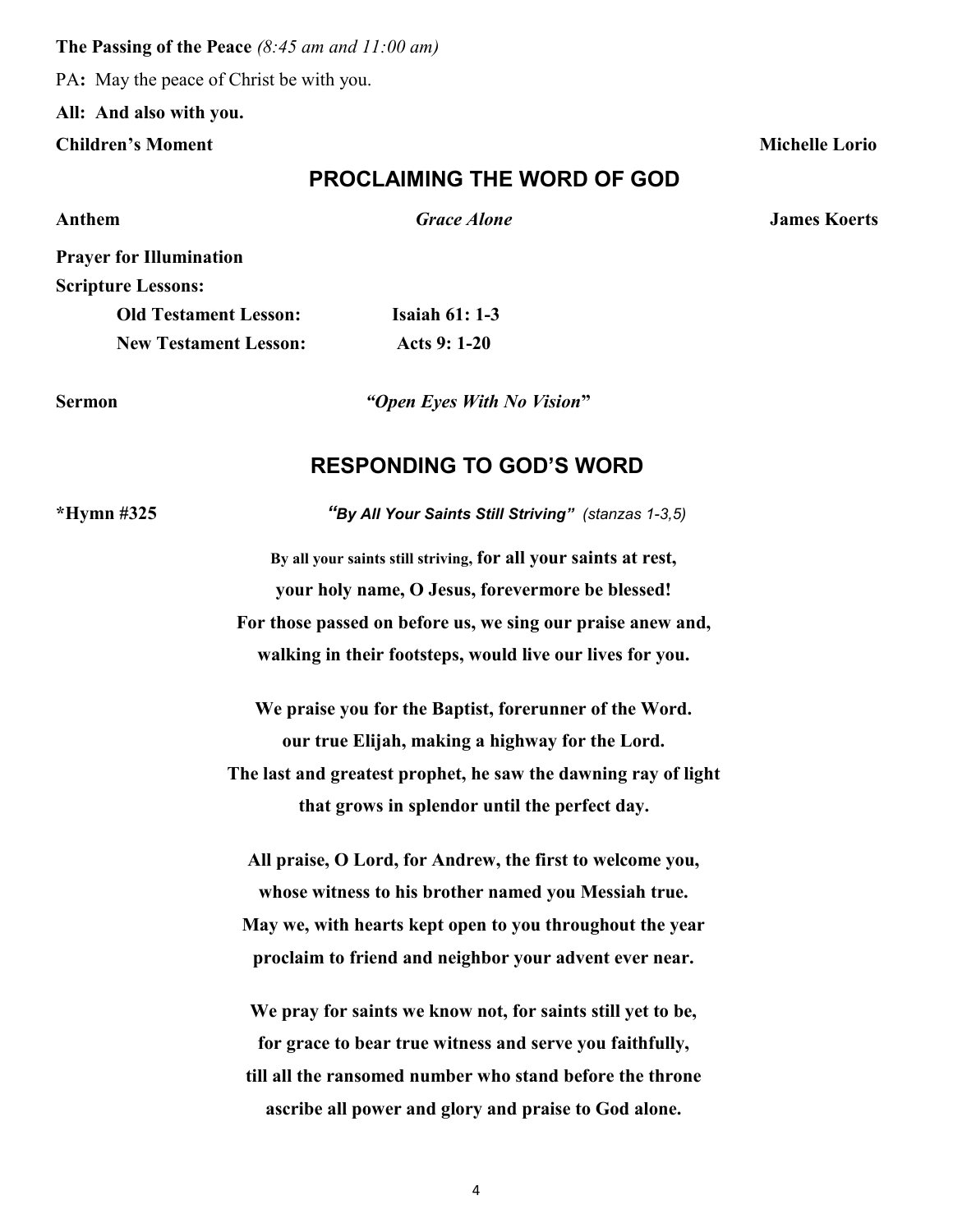# **Prayer of Intercession Offering of Tithes and Gifts**

**\*Doxology Hymn #606** *Praise God, from Whom All Blessings Flow* **Praise God, from whom all blessings flow; Praise him all creatures here below; Praise him above ye heavenly host; Praise Father, Son, and Holy Ghost. Amen** 

**\*Prayer of Thanksgiving with The Lord's Prayer** 

**Our Father, who art in heaven,**

**Hallowed be thy name,** 

**Thy kingdom come, thy will be done,**

**On earth as it is in heaven. Give us this day our daily bread;**

**And forgive us our debts, as we forgive our debtors;**

**And lead us not into temptation but deliver us from evil.**

**For thine is the kingdom, and the power, and the glory forever. Amen**

\*Hymn #837

**\*Hymn #837** *What a Fellowship, What a Joy Divine* 

**What a fellowship, what a joy divine,** **leaning on the everlasting arms;** **what a blessedness, what a peace is mine, leaning on the everlasting arms.**

*Refrain:* **Leaning, leaning, safe and secure from all alarms; leaning, leaning, leaning on the everlasting arms.**

> **O how sweet to walk in this pilgrim way, leaning on the everlasting arms; O how bright the path grows from day to day, leaning on the everlasting arms.**  *Refrain*

**What have I to dread, what have I to fear, leaning on the everlasting arms? I have blessed peace with my Lord so near, leaning on the everlasting arms.**  *Refrain*